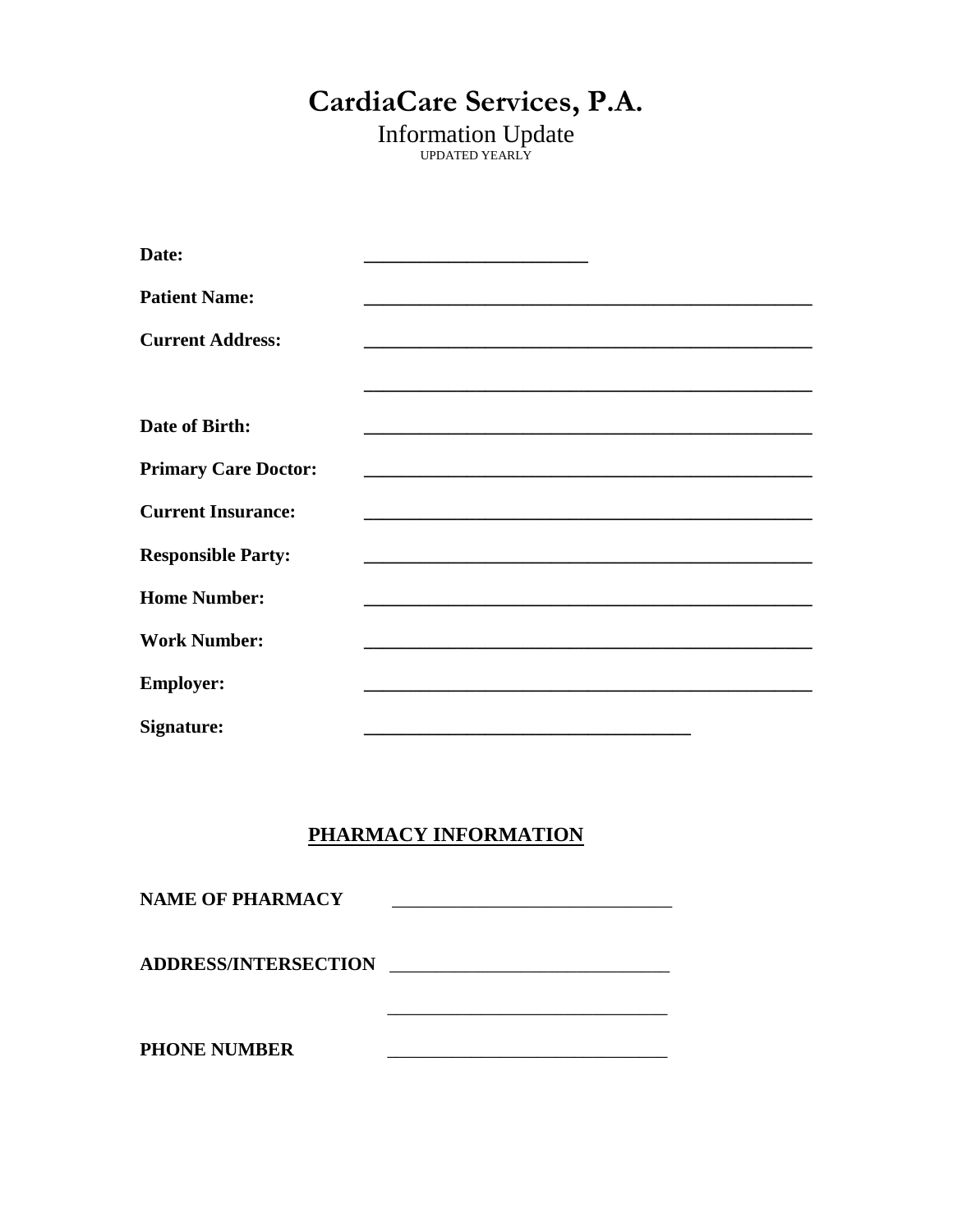

**SHIVANAND S. KARKAL, MD**

Clinical & Interventional Cardiology

Phone: (407) 644-5544 · Fax: (407) 644-5440

1850 Lee Rd., Ste. 200 • Winter Park, FL 32789 1507 S. Hiawassee Rd., Ste. 109 • Orlando, FL 32835<br>Phone: (407) 644-5544 • Fax: (407) 644-5440 1507 Phone: (407) 644-5544 • Fax: (407) 294-0445

#### **PATIENT QUESTIONNAIRE**

1. Please list other family members or other persons, if any, whom we may inform about your general medical condition and your diagnosis (including treatment, payment, health care operations and medical records):

\_\_\_\_\_\_\_\_\_\_\_\_\_\_\_\_\_\_\_\_\_\_\_\_\_\_\_\_\_\_\_\_\_\_\_\_\_\_\_\_\_\_\_\_\_\_\_\_\_\_\_\_\_\_\_\_\_\_\_\_\_\_\_\_\_\_\_\_\_\_\_\_ \_\_\_\_\_\_\_\_\_\_\_\_\_\_\_\_\_\_\_\_\_\_\_\_\_\_\_\_\_\_\_\_\_\_\_\_\_\_\_\_\_\_\_\_\_\_\_\_\_\_\_\_\_\_\_\_\_\_\_\_\_\_\_\_\_\_\_\_\_\_\_\_ \_\_\_\_\_\_\_\_\_\_\_\_\_\_\_\_\_\_\_\_\_\_\_\_\_\_\_\_\_\_\_\_\_\_\_\_\_\_\_\_\_\_\_\_\_\_\_\_\_\_\_\_\_\_\_\_\_\_\_\_\_\_\_\_\_\_\_\_\_\_\_\_

2. Please list members or significant others, if any, whom we may inform about your medical condition ONLY IN AN EMERGENCY:

| Name: | <b>Phone Number:</b> |
|-------|----------------------|
| Name: | Phone Number:        |
| Name: | Phone Number:        |

\_\_\_\_\_\_\_\_\_\_\_\_\_\_\_\_\_\_\_\_\_\_\_\_\_\_\_\_\_\_\_

| Name: | Phone Number: |
|-------|---------------|
| Name: | Phone Number: |
| Name: | Phone Number: |

3. Please print the address of where you would like your billing statement and/or correspondence from our office to be sent if other than your home:

4. Please print the telephone number where you want to receive calls about your appointments and/or other healthcare info if other than your home phone number.

#### **I am fully aware that a cell phone is not a secure and private line.**

\_\_\_\_\_\_\_\_\_\_\_\_\_\_\_\_\_\_\_\_\_\_\_\_\_\_\_\_\_\_\_\_\_\_\_\_\_\_\_\_\_\_\_\_\_\_\_\_\_\_\_\_\_\_\_\_\_\_\_\_\_\_\_\_\_\_\_\_\_\_\_\_ \_\_\_\_\_\_\_\_\_\_\_\_\_\_\_\_\_\_\_\_\_\_\_\_\_\_\_\_\_\_\_\_\_\_\_\_\_\_\_\_\_\_\_\_\_\_\_\_\_\_\_\_\_\_\_\_\_\_\_\_\_\_\_\_\_\_\_\_\_\_\_\_ \_\_\_\_\_\_\_\_\_\_\_\_\_\_\_\_\_\_\_\_\_\_\_\_\_\_\_\_\_\_\_\_\_\_\_\_\_\_\_\_\_\_\_\_\_\_\_\_\_\_\_\_\_\_\_\_\_\_\_\_\_\_\_\_\_\_\_\_\_\_\_\_

Patient Signature **Example 2018** (guardian if under 18 years old)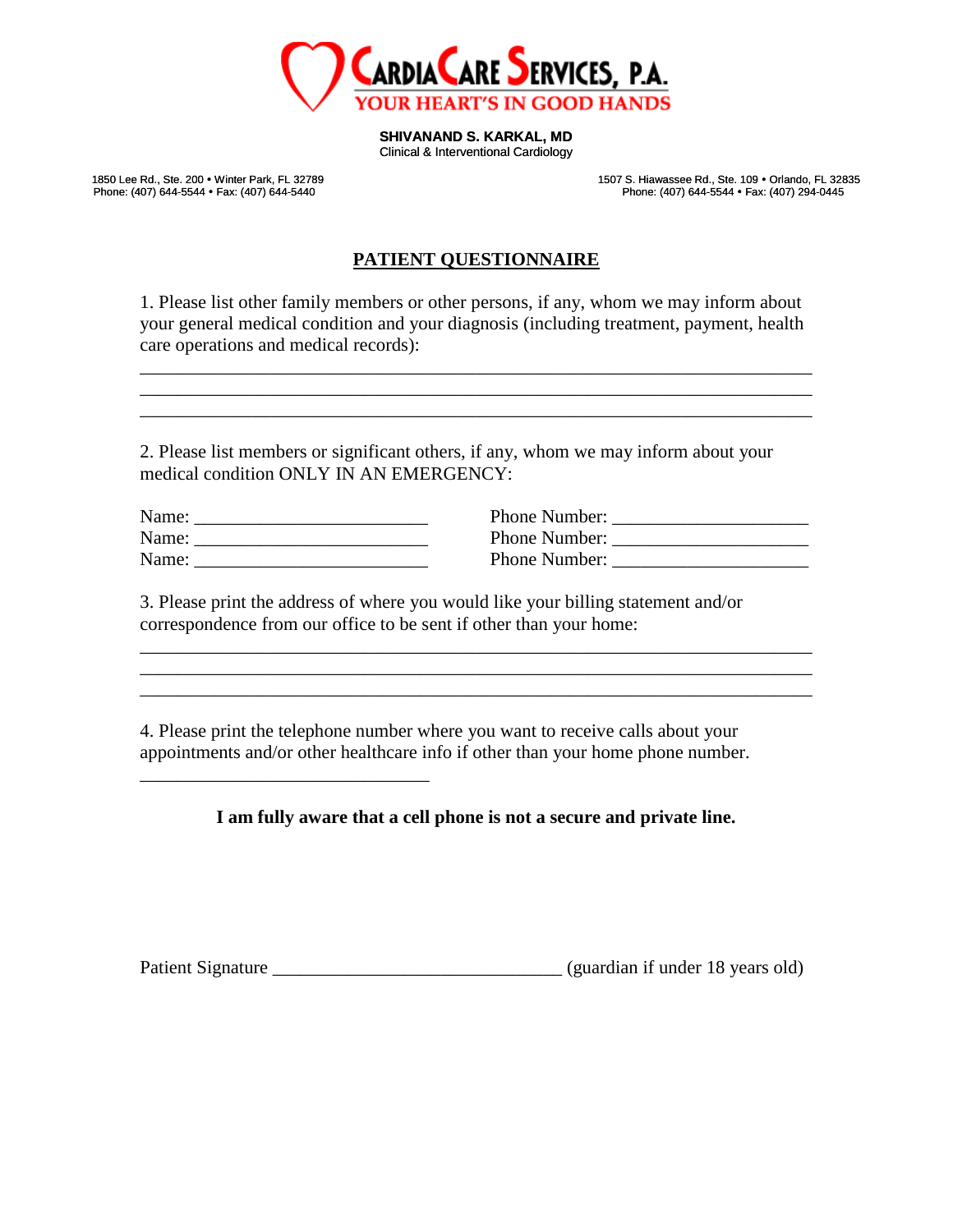

**SHIVANAND S. KARKAL, MD** Clinical & Interventional Cardiology

1850 Lee Rd., Ste. 200 • Winter Park, FL 32789 1507 S. Hiawassee Rd., Ste. 109 • Orlando, FL 32835<br>Phone: (407) 644-5544 • Fax: (407) 294-0445 1507 Phone: (407) 644-5544 • Fax: (407) 294-0445 Phone: (407) 644-5544 · Fax: (407) 294-0445

**Acknowledgment Form**

**Our notice of Privacy practices provides information about how we may use and release protected health information about you. You have the right to review our Notice before signing this form. As provided in our Notice, the terms of our Notice may change. If we change our Notice, you may obtain a revised copy by writing out practice or requesting a copy form our front desk staff.**

**You have the right to request that we restrict how protected health information about you is used or release for treatment, payment, or health care operations. We are not required to agree to these restrictions, but if we do we are bound by our agreement.**

**By signing this form, you consent to our use and release of protected health information about you for treatment, payment and health care operations as described in our Notice. You have the right to revoke this consent, in writing, except where we have already made release in reliance on your prior consent.**

| <b>Patient Name</b> |  |  |  |  |
|---------------------|--|--|--|--|
| <b>Print</b>        |  |  |  |  |
| <b>Signature</b>    |  |  |  |  |
| <b>Date</b>         |  |  |  |  |
| <b>Witness</b>      |  |  |  |  |